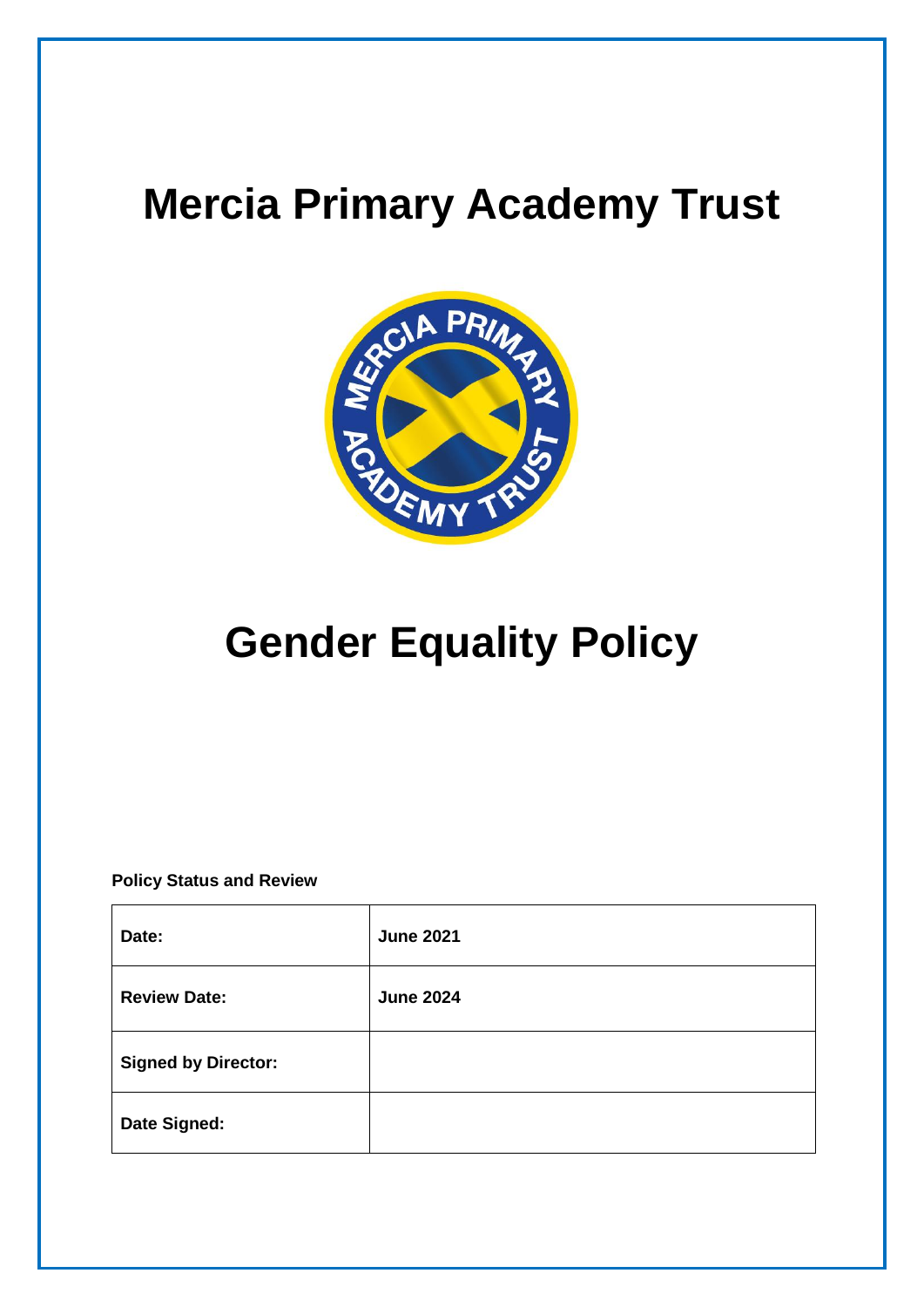We are committed to ensuring equality of education and opportunity for staff, pupils and all those receiving from the school, irrespective of gender.

Under the gender equality duty of care, our school takes action to

- eliminate unlawful discrimination and harassment
- promote equality of opportunity between men and women.

Although we take positive steps to address gender inequality, we understand that there are barriers that prevent pupils and staff from achieving and making the most of the opportunities we make available.

To promote gender equality, it is vital that the differences between boys' and girls', male and female experiences, attitudes and achievements in schools are understood so that our policies and practices break down these barriers.

However, we are aware of how factors such as ethnicity and social class also impact on the achievement of boys and girls. This scheme supports our work as set out in our Inclusion Policy, Disability Equality Scheme and Race Equality Policy to tackle the many factors that affect pupil attainment.

This scheme sets out the work we will continue to promote the gender equality duty over the next years that will:

• eliminate unlawful discrimination and harassment;

• promote equality of opportunity between men and women; and

• result in improved outcomes for girls, boys, gender neutral, male and female staff and parents/carers in all

aspects of school life, in the wider community and in employment.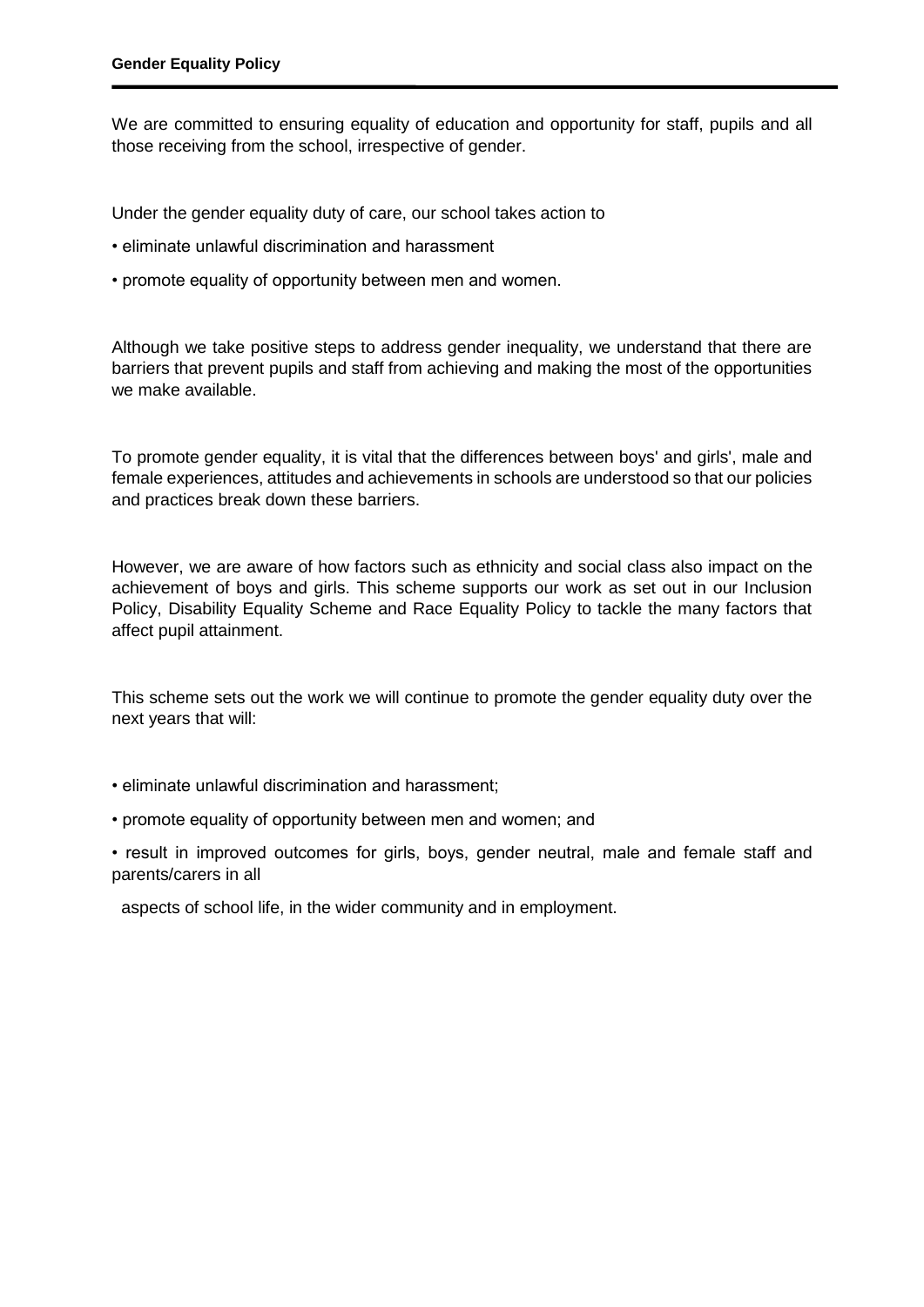### **Gender Issues**

#### **Adults**

• Being pro-active in recruiting men to both teaching and support staff roles. (In School time and extended provision).

• Providing sufficient opportunities for both working mothers and fathers to have access to

teaching staff with regard to their child's educational development.

This means that we will build on our existing practice by:

• continuing to take a key role in shaping the values and attitudes of children and young people and take a lead in challenging gender based harassment, bullying and violence and stereotyping.

- taking action to challenge gender stereotyping as a key part of our whole school curriculum
- including the gender equality duty in the way we plan for school improvement
- investigating and addressing any complaints of sexual and sexist bullying, harassment and violence from staff
- reviewing recruitment procedures
- reviewing times teaching staff are available to parents.

## **Our objectives**

• identify the key gender equality issues in our school

• publicise actively our procedures to eliminate harassment and discrimination on the grounds of gender in education and employment.

• ensured that incidents of sexist bullying and harassment are reported and addressed

We will do this by:

- gathering relevant information and using it to inform gender equality actions
- analysing pupil attainment data by gender
- assess the impact of our policies that have a high relevance in prompting gender equality on our pupils, staff and governors

We will do this by: